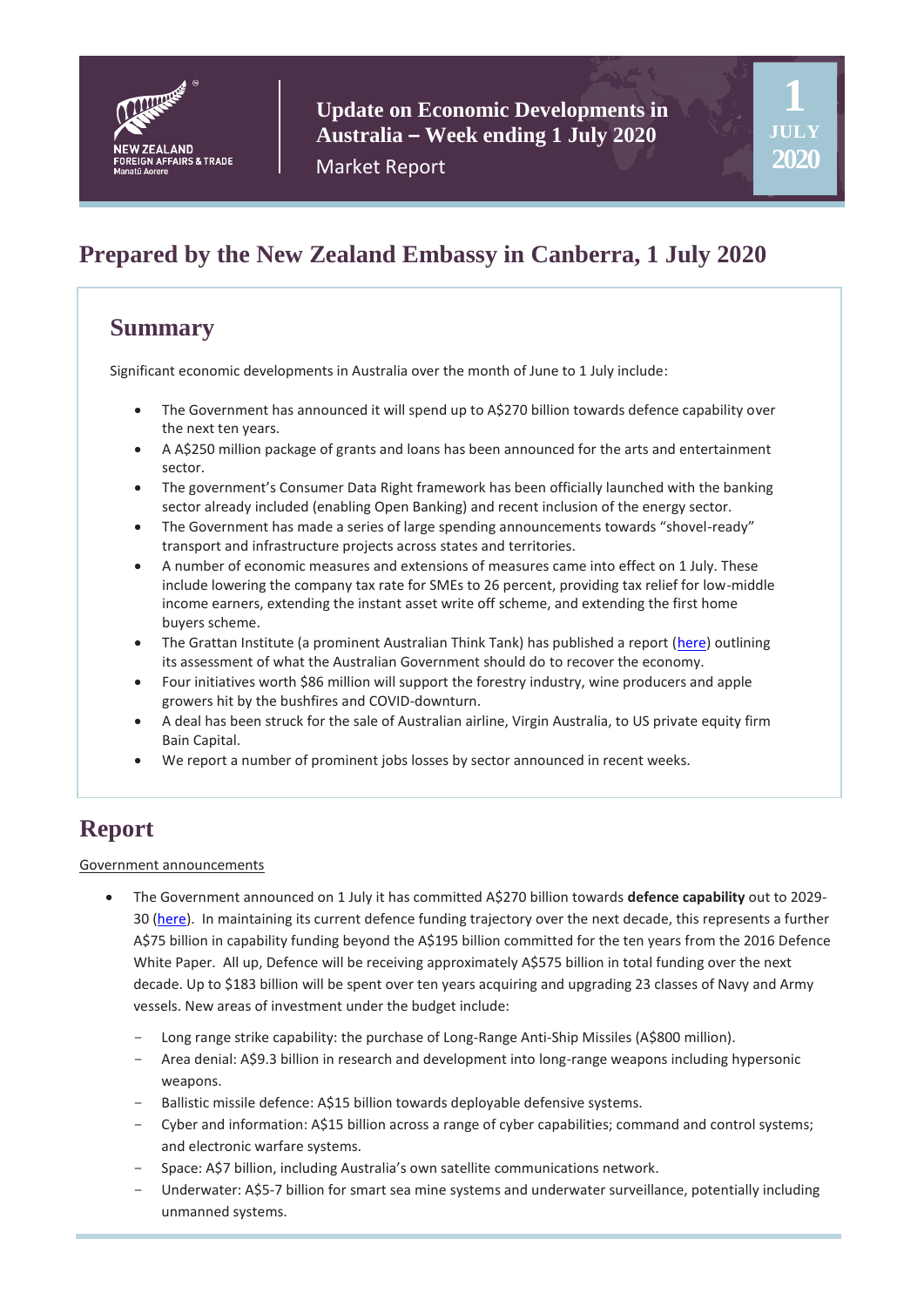- The Government announced on 25 June [\(here\)](https://minister.infrastructure.gov.au/fletcher/media-release/250-million-jobmaker-plan-restart-australias-creative-economy) a capped \$250 million package of new grants and loans over 12 months for the **entertainment, arts and screen sectors**, as part of its "JobMaker" policy. This will comprise:
	- \$75 million for the Restart Investment to Sustain and Expand (RISE) Fund to provide capital to help production and event businesses to put on new festivals, concerts, tours and events as social distancing restrictions ease;
	- \$90 million for concessional Show Starter Loans to assist creative economy businesses to fund new productions and events that stimulate job creation and economic activity;
	- \$50 million for Screen Australia for a Temporary Interruption Fund that will support local film and television producers to secure finance and start filming again;
	- Up to \$35 million to support the sustainability of Sector-Significant Organisations to provide direct financial assistance where systemically important arts and entertainment businesses and organisation are facing threats to their viability due to COVID-19;
	- Establishing a Creative Economy Taskforce to partner with the Government and the Australia Council to implement the JobMaker plan for the creative economy.
- The Government formally launched its [Consumer Data Right](https://www.cdr.gov.au/) framework on 1 July enabling Australians the right to share their data between service providers using automated data technology [\(here\)](https://ministers.treasury.gov.au/ministers/josh-frydenberg-2018/media-releases/consumer-data-right-arrives). This is an opt-in service governed by the Government and delivered through accredited providers. The scheme began with the banks to achieve Open Banking, but will grow as more providers become accredited. The Government announced the extension of the Consumer Data Right to the energy sector on 29 June [\(here\)](https://ministers.treasury.gov.au/ministers/josh-frydenberg-2018/media-releases/more-power-compare-and-switch-energy-providers).
- The Government has committed A\$1.5 billion to boost "shovel-ready" **infrastructure and transport projects** within states with smaller-scale projects in Victoria and NSW that can be started quickly announced as a priority. Government figures show by the end of this financial year, the Commonwealth would have invested \$24 billion in infrastructure by bringing forward \$7.8 billion in investment on priority projects not scheduled to occur until later years. In the last week the Government has announced A\$1 billion in NSW; A\$223 million in Western Australia; A\$415 in Queensland; A\$145 million in South Australia; \$53 million in Northern Territory; A\$46 million in Tasmania; A\$35 million in ACT.

#### Macroeconomic outlook and responses

- A series of economic measures came into effect on 1 July that have been announced as supporting Australians through the economic impacts of the Coronavirus. Some have been developed following Coronavirus, and some were legislated prior with a view to entry into force on 1 July 2020:
	- Tax relief for low and middle income earners of up to \$1080 at the end of the tax year;
	- **Lowering the tax rate for small businesses** structured as companies with turnovers of less than \$50 million: from 27.5 per cent to 26 percent; in addition the unincorporated tax discount will increase from 8 per cent to 13 per cent to ensure that sole traders benefit from the corporate tax cut. These changes were legislated in Oct 2018.
	- **To support the delivery of priority local road and community infrastructure projects** the Government will provide \$500 million to local councils and other bodies.
	- The Government is providing its second \$750 payment to social security, veteran and other income support recipients and eligible concession card holders in July (the first payment was announced in March).
	- **Extension of the Instant Asset Write-Off**: The Government has extended the \$150,000 instant asset write-off for six months from 1 July 2020 to 31 December 2020 for Australian businesses with annual turnover of less than \$500 million.
	- **First Home Loan Deposit Scheme**: Extending the earlier scheme, a further 10,000 guarantees will become available to first home buyers from 1 July 2020.

- **Temporary early access to superannuation:** Eligible Australian and New Zealand citizens and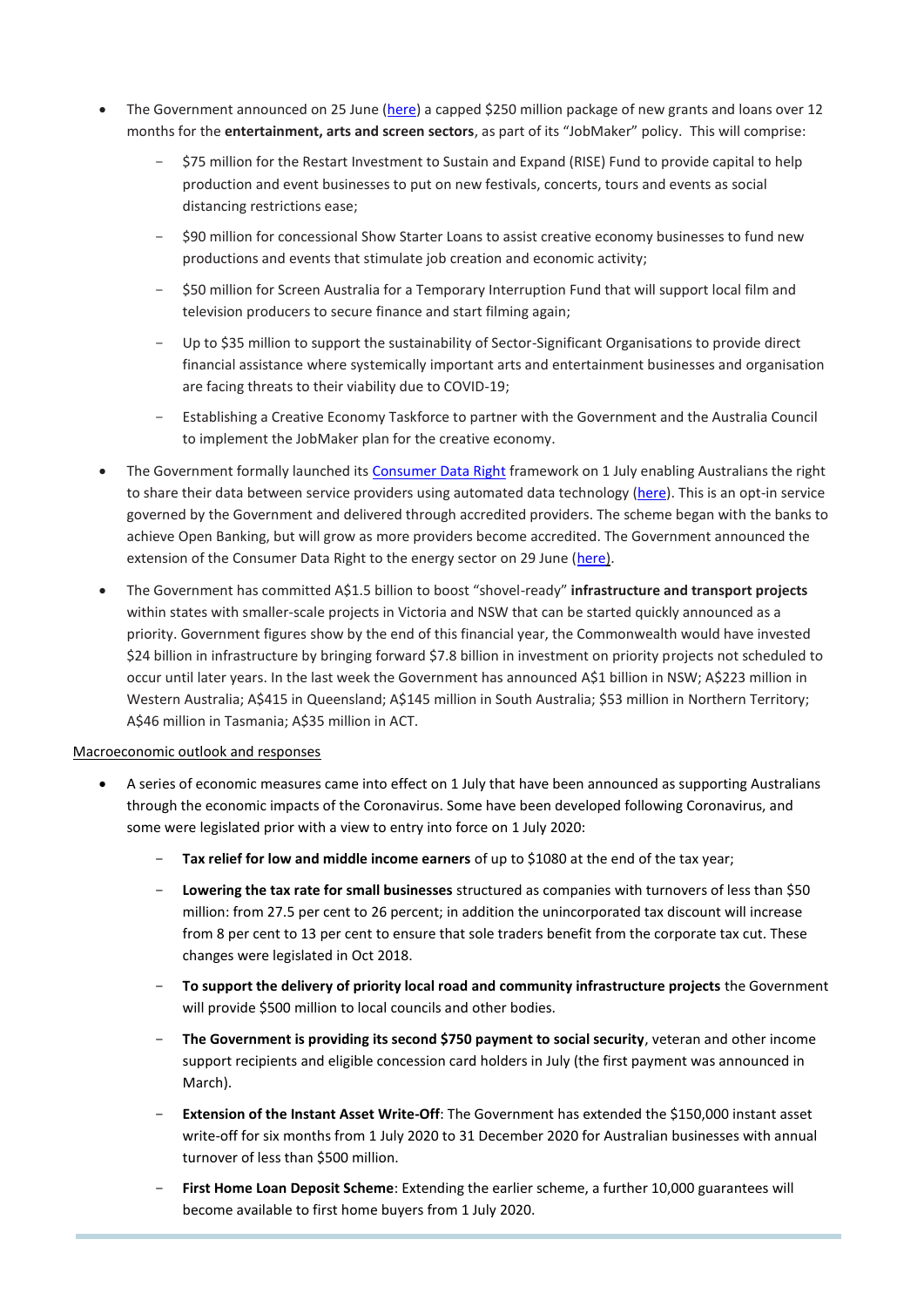- **Temporary early access to superannuation:** Eligible Australian and New Zealand citizens and permanent residents will be able to apply online through myGov to access up to \$10,000 of their superannuation from 1 July 2020 until 24 September 2020.
- Future Drought Fund: From 1 July 2020, the Government will draw down \$100 million from the existing Future Drought Fund Special Account for programs and projects to build farmers' and communities' resilience and preparedness for future droughts.
- Independent Australian think tank, the Grattan Institute, released a report on 28 June [\(here\)](https://grattan.edu.au/report/recovery-book/) outlining its assessment of what the Government should do to recover the economy. It recommends long-term reforms be put on hold while the Government tackles a huge agenda of urgent policies over the next six months, and that the Government should inject \$70-90 billion in economic stimulus, including:
	- expanding the scope and duration of Australia's JobKeeper wage subsidy scheme;
	- increasing JobSeeker (dole) and Commonwealth Rent Assistance;
	- spending on social housing and "shovel-ready" maintenance and infrastructure projects;
	- increasing the Child Care Subsidy to 95 percent of costs for low-income households;
	- transport reforms in spending and charges to reflect changes to work/commuting patterns;
	- refining health policies including expansion of telehealth and video consultations;
	- a \$1 billion six-month tutoring blitz for disadvantaged school students to recover lost learning during lockdowns

#### Major business developments

- An agreement has been concluded for Bain Capital, an American private equity giant, to purchase the Australian airline, **Virgin Australia** that went into voluntary administration. The deal will require approval by 50 percent of creditors by value and number to be finalised. Purchase terms have not been disclosed, but in a statement by Bain Capital it indicated it had agreed to retain thousands of jobs and would honour employee entitlements.
- Job losses continue as businesses adjust to the squeeze on their revenues due to the COVID-induced downturn. The Australia Bureau of Statistics has estimated 227,000 jobs were lost in May (in addition to the 594,300 lost in April). Significant announcements in June include:
	- o Airlines and Travel:
		- Qantas announced on 24 June it would be cutting 6,000 jobs (of a 29,000 workforce)
		- **FIIGHT CENTER 15 FLIGHT CENTER IS TEMP** in Australia Figure 1 and in temporarily standing down or making redundant 3,800 jobs in Australia
	- o Retail:
		- Woolworths supermarket announced 700 job losses due to warehouse automation.
		- In May Wesfarmers announced up to 167 Target and Target Country stores would close or be converted to Kmart stores and expected between 1,000-1,300 roles to go over the next year.
		- **Myer announced 90 head office jobs would be cut.**
		- Harris Scarfe is reducing from 66 to 44 stores and cutting 500 jobs (of 1800)
	- o Finance:

o Media:

- Deloitte announced 700 jobs cut in Australia (of a 10,000 workforce)
- PwC announced 400 jobs in Australia would be cut (of a 8,000 workforce)
- KPMG announce 200 professional jobs would be cut and its workforce had accepted a 20 percent pay cut for four months.